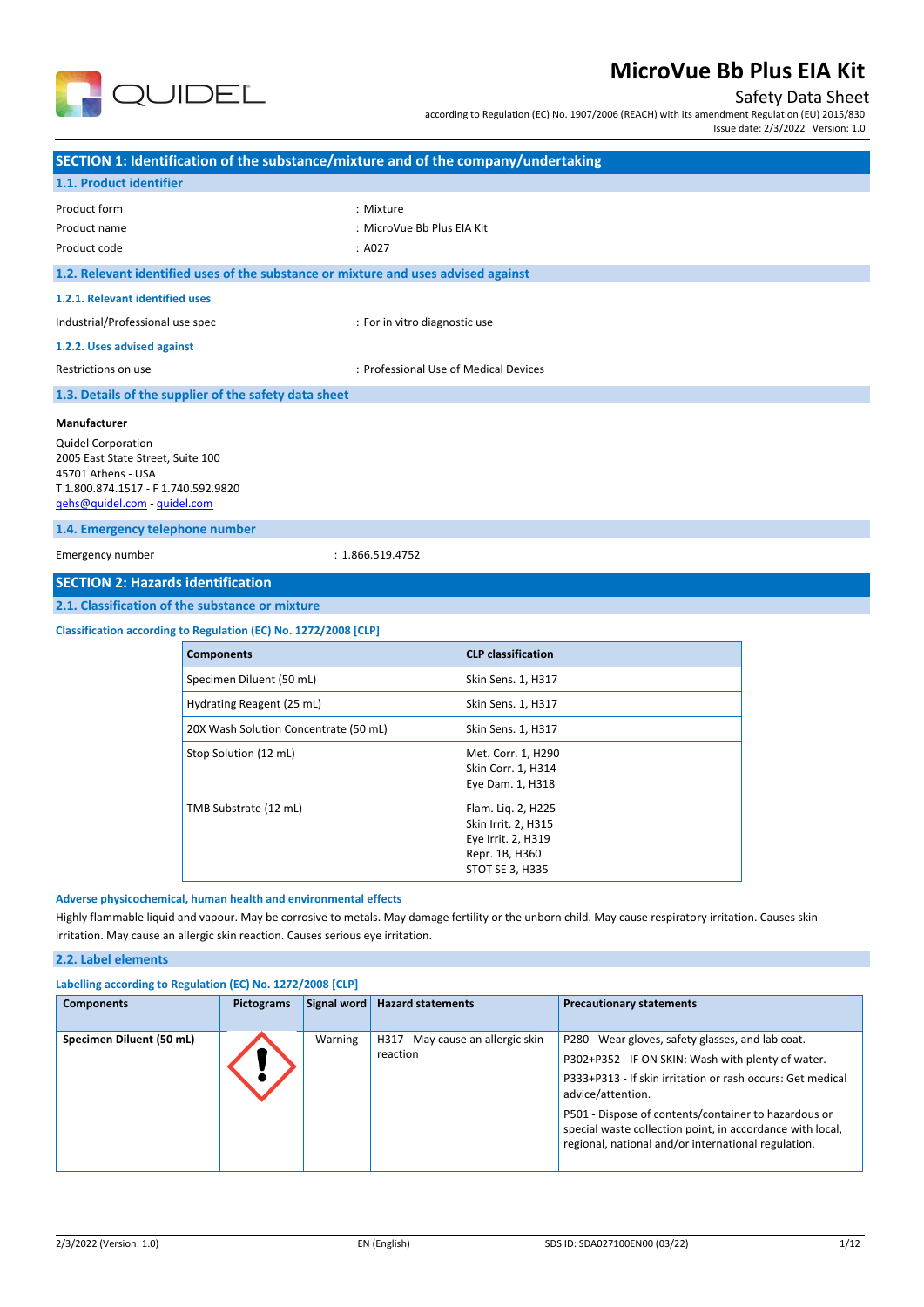

### Safety Data Sheet

according to Regulation (EC) No. 1907/2006 (REACH) with its amendment Regulation (EU) 2015/830

|                           |         |                                                    | Issue date: 2/3/2022 Version: 1.0                                                                                                                                        |
|---------------------------|---------|----------------------------------------------------|--------------------------------------------------------------------------------------------------------------------------------------------------------------------------|
| Hydrating Reagent (25 mL) | Warning | H317 - May cause an allergic skin                  | P280 - Wear gloves, safety glasses, and lab coat.                                                                                                                        |
|                           |         | reaction                                           | P302+P352 - IF ON SKIN: Wash with plenty of water.                                                                                                                       |
|                           |         |                                                    | P333+P313 - If skin irritation or rash occurs: Get medical<br>advice/attention.                                                                                          |
|                           |         |                                                    | P501 - Dispose of contents/container to hazardous or<br>special waste collection point, in accordance with local,<br>regional, national and/or international regulation. |
| 20X Wash Solution         | Warning | H317 - May cause an allergic skin                  | P280 - Wear gloves, safety glasses, and lab coat.                                                                                                                        |
| Concentrate (50 mL)       |         | reaction.                                          | P302+P352 - IF ON SKIN: Wash with plenty of water.                                                                                                                       |
|                           |         |                                                    | P333+P313 - If skin irritation or rash occurs: Get medical<br>advice/attention.                                                                                          |
|                           |         |                                                    | P501 - Dispose of contents/container to hazardous or<br>special waste collection point, in accordance with local,<br>regional, national and/or international regulation. |
| Stop Solution (12 mL)     | Danger  | H290 - May be corrosive to metals                  | P261 - Avoid breathing mist, spray.                                                                                                                                      |
|                           |         | H314 - Causes severe skin burns                    | P280 - Wear gloves, safety glasses, and lab coat.                                                                                                                        |
|                           |         | and eye damage                                     | P304+P340 - IF INHALED: Remove person to fresh air and<br>keep comfortable for breathing.                                                                                |
|                           |         |                                                    | P305+P351+P338 - IF IN EYES: Rinse cautiously with water<br>for several minutes. Remove contact lenses, if present and<br>easy to do. Continue rinsing.                  |
|                           |         |                                                    | P321 - Specific treatment (see supplemental first aid<br>instruction on this label).                                                                                     |
|                           |         |                                                    | P501 - Dispose of contents/container to hazardous or<br>special waste collection point, in accordance with local,<br>regional, national and/or international regulation. |
| TMB Substrate (12 mL)     | Danger  | H225 - Highly flammable liquid and<br>vapour       | P264 - Wash hands, forearms and face thoroughly after<br>handling.                                                                                                       |
|                           |         | H315 - Causes skin irritation                      | P280 - Wear gloves, safety glasses, and lab coat.                                                                                                                        |
|                           |         | H319 - Causes serious eye irritation               | P302+P352 - IF ON SKIN: Wash with plenty of water.                                                                                                                       |
|                           |         | H335 - May cause respiratory<br>irritation         | P304+P340 - IF INHALED: Remove person to fresh air and<br>keep comfortable for breathing.                                                                                |
|                           |         | H360 - May damage fertility or the<br>unborn child | P305+P351+P338 - IF IN EYES: Rinse cautiously with water<br>for several minutes. Remove contact lenses, if present and<br>easy to do. Continue rinsing.                  |
|                           |         |                                                    | P332+P313 - If skin irritation occurs: Get medical<br>advice/attention.                                                                                                  |
|                           |         |                                                    | P337+P313 - If eye irritation persists: Get medical<br>advice/attention.                                                                                                 |
|                           |         |                                                    | P501 - Dispose of contents/container to hazardous or<br>special waste collection point, in accordance with local,<br>regional, national and/or international regulation. |

#### **2.3. Other hazards**

Contains no PBT/vPvB substances ≥ 0.1% assessed in accordance with REACH Annex XIII

### **SECTION 3: Composition/information on ingredients**

# **3.1. Substances**

## Not applicable

### **3.2. Mixtures**

| <b>Name</b>           | <b>Chemical name</b>   | <b>CAS No</b><br>EC-No.                   | %        | <b>CLP classification</b>                                                       |
|-----------------------|------------------------|-------------------------------------------|----------|---------------------------------------------------------------------------------|
| TMB Substrate (12 mL) | acetone                | $67 - 64 - 1$<br>$\overline{\phantom{0}}$ | $1 - 10$ | Flam. Liq. 2, H225<br>Eye Irrit. 2, H319<br>STOT SE 3, H336                     |
|                       | 1-methyl-2-pyrrolidone | 872-50-4<br>$\overline{\phantom{a}}$      | $1 - 10$ | Repr. 1B, H360D<br>Eye Irrit. 2, H319<br>STOT SE 3, H335<br>Skin Irrit. 2, H315 |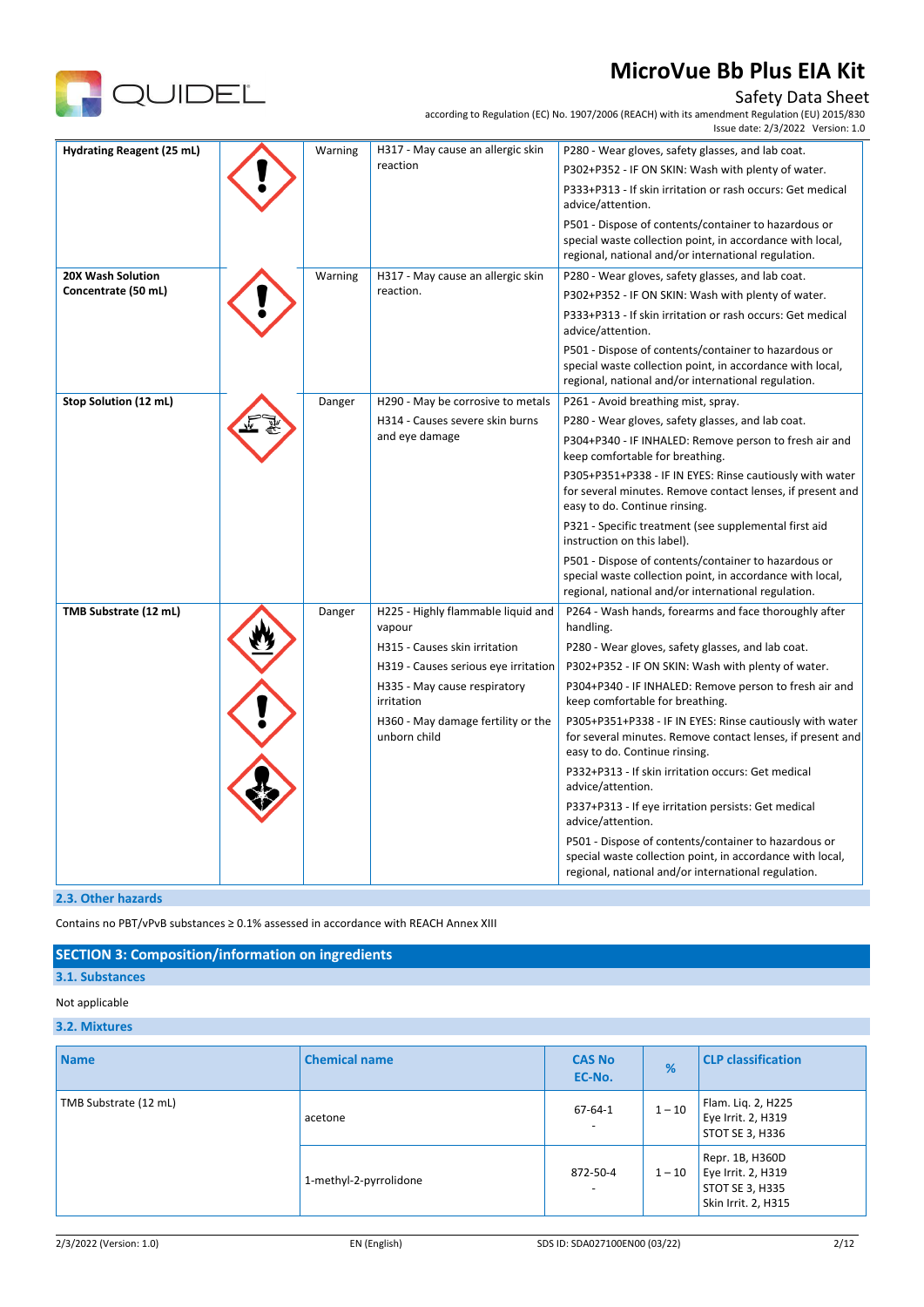

## Safety Data Sheet

according to Regulation (EC) No. 1907/2006 (REACH) with its amendment Regulation (EU) 2015/830

|                                                                                                         |                                                                                                                                                       |            |         | Issue date: 2/3/2022 Version: 1.0                                                                                                                                                            |
|---------------------------------------------------------------------------------------------------------|-------------------------------------------------------------------------------------------------------------------------------------------------------|------------|---------|----------------------------------------------------------------------------------------------------------------------------------------------------------------------------------------------|
|                                                                                                         | 1-ethylpyrrolidin-2-one                                                                                                                               | 2687-91-4  | $1 - 5$ | Repr. 1B, H360D                                                                                                                                                                              |
| Stop Solution (12 mL)                                                                                   | hydrochloric acid  %                                                                                                                                  | 7647-01-0  | $1 - 5$ | Met. Corr. 1, H290<br>Skin Corr. 1A, H314<br>Eye Dam. 1, H318<br>STOT SE 3, H335                                                                                                             |
| 1. Specimen Diluent (50 mL)<br>2. Hydrating Reagent (25 mL)<br>3. 20X Wash Solution Concentrate (50 mL) | Mixture for ProClin 300:<br>5-chloro-2-methyl-2H-isothiazol-3-one [EC no.<br>247-500-7] and 2-methyl-2H -isothiazol-3-one<br>[EC no. 220-239-6] (3:1) | 55965-84-9 | 0.035   | Acute Tox. 3 (Oral), H301<br>Acute Tox. 3 (Dermal), H311<br>Acute Tox. 3 (Inhalation), H331<br>Skin Corr. 1B, H314<br>Skin Sens. 1, H317<br>Aquatic Acute 1, H400<br>Aquatic Chronic 1, H410 |

| <b>Specific concentration limits:</b>                                                                                                       |                                                                         |                                                                                                                                                         |
|---------------------------------------------------------------------------------------------------------------------------------------------|-------------------------------------------------------------------------|---------------------------------------------------------------------------------------------------------------------------------------------------------|
| <b>Name</b>                                                                                                                                 | <b>Product identifier</b>                                               | <b>Specific concentration limits</b>                                                                                                                    |
| 1-methyl-2-pyrrolidone                                                                                                                      | (CAS No) 872-50-4<br>(EC-No.) 212-828-1<br>(EC Index-No.) 606-021-00-7  | 5 ≤C < 100) Repr. 1B, H360D<br>(10 ≤C < 100) STOT SE 3, H335                                                                                            |
| hydrochloric acid  %                                                                                                                        | (CAS No) 7647-01-0<br>(EC-No.) 231-595-7<br>(EC Index-No.) 017-002-01-X | (10 ≤C < 25) Skin Irrit. 2, H315<br>(10 ≤C < 25) Eye Irrit. 2, H319<br>(10 ≤C < 100) STOT SE 3, H335<br>(25 ≤C < 100) Skin Corr. 1B, H314               |
| mixture of: 5-chloro-2-methyl-2H-isothiazol-3-one [EC no.<br>247-500-7] and 2-methyl-2H -isothiazol-3-one [EC no. 220-<br>$239-6$ ] $(3:1)$ | (CAS No) 55965-84-9<br>(EC Index-No.) 613-167-00-5                      | (0.0015 ≤C < 100) Skin Sens. 1, H317<br>(0.06 ≤C < 0.6) Eye Irrit. 2, H319<br>(0.06 ≤C < 0.6) Skin Irrit. 2, H315<br>(0.6 ≤C < 100) Skin Corr. 1B, H314 |

Full text of H- and EUH-statements: see section 16

| <b>SECTION 4: First aid measures</b>                                                                           |                                                                                                                                                                                     |
|----------------------------------------------------------------------------------------------------------------|-------------------------------------------------------------------------------------------------------------------------------------------------------------------------------------|
| 4.1. Description of first aid measures                                                                         |                                                                                                                                                                                     |
| First-aid measures general                                                                                     | : IF exposed or concerned: Get medical advice/attention.                                                                                                                            |
| First-aid measures after inhalation                                                                            | : Remove person to fresh air and keep comfortable for breathing. Call a poison center or a doctor if<br>you feel unwell.                                                            |
| First-aid measures after skin contact                                                                          | : Rinse skin with water/shower. If skin irritation or rash occurs: Get medical advice/attention.                                                                                    |
| First-aid measures after eye contact                                                                           | : Rinse cautiously with water for several minutes. Remove contact lenses, if present and easy to do.<br>Continue rinsing. If eye irritation persists: Get medical advice/attention. |
| First-aid measures after ingestion                                                                             | : Call a poison center or a doctor if you feel unwell.                                                                                                                              |
| 4.2. Most important symptoms and effects, both acute and delayed                                               |                                                                                                                                                                                     |
| Symptoms/effects after inhalation<br>Symptoms/effects after skin contact<br>Symptoms/effects after eye contact | : May cause respiratory irritation.<br>: Irritation. May cause an allergic skin reaction.<br>: Eye irritation.                                                                      |

**4.3. Indication of any immediate medical attention and special treatment needed**

Treat symptomatically.

| <b>SECTION 5: Firefighting measures</b>                    |                                                                                                                                             |  |  |  |  |
|------------------------------------------------------------|---------------------------------------------------------------------------------------------------------------------------------------------|--|--|--|--|
| 5.1. Extinguishing media                                   |                                                                                                                                             |  |  |  |  |
| Suitable extinguishing media                               | : Water spray. Dry powder. Foam. Carbon dioxide.                                                                                            |  |  |  |  |
| 5.2. Special hazards arising from the substance or mixture |                                                                                                                                             |  |  |  |  |
| Fire hazard                                                | : Highly flammable liquid and vapour.                                                                                                       |  |  |  |  |
| Hazardous decomposition products in case of fire           | : Toxic fumes may be released.                                                                                                              |  |  |  |  |
| 5.3. Advice for firefighters                               |                                                                                                                                             |  |  |  |  |
| Protection during firefighting                             | : Do not attempt to take action without suitable protective equipment. Self-contained breathing<br>apparatus. Complete protective clothing. |  |  |  |  |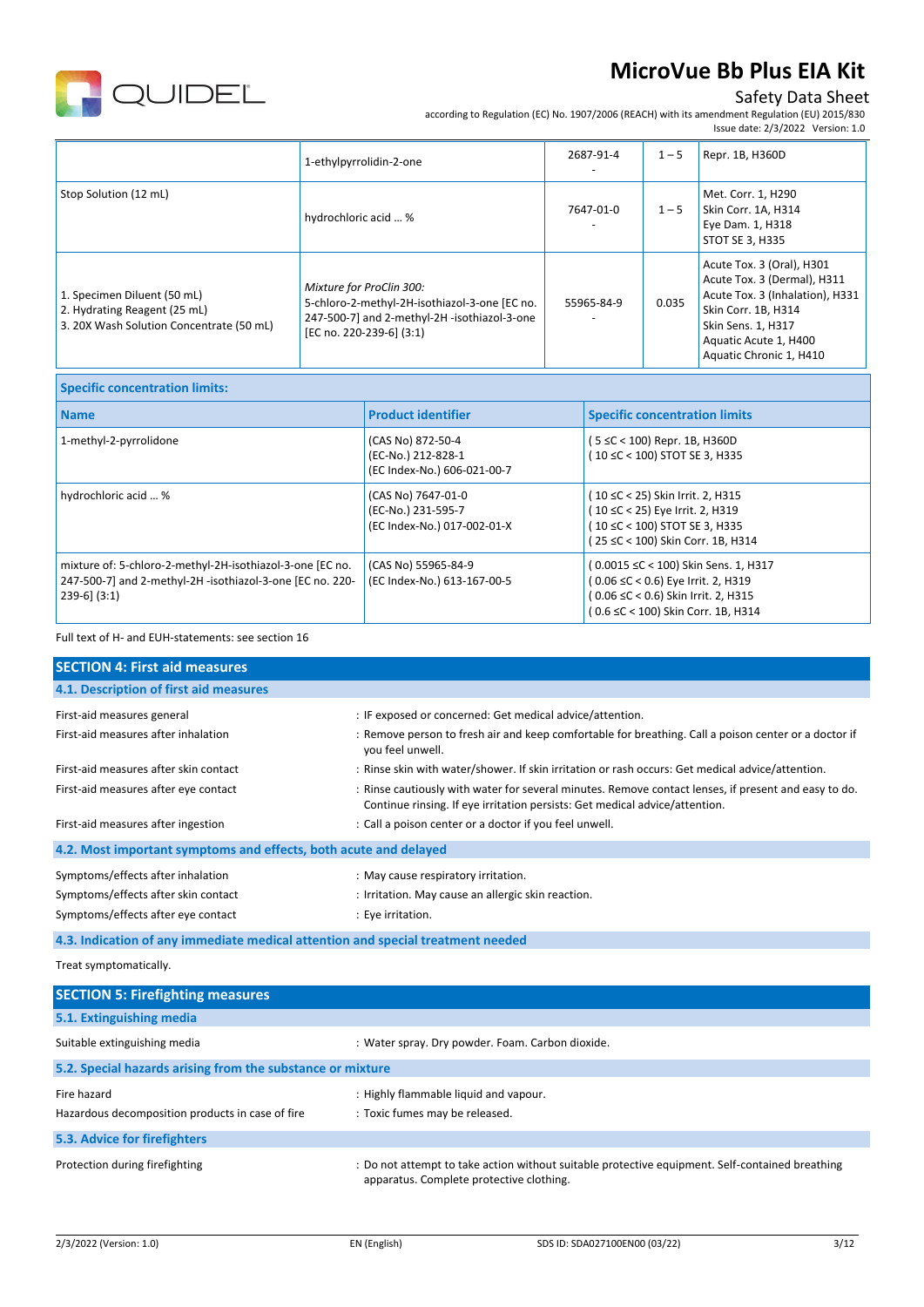

### Safety Data Sheet

according to Regulation (EC) No. 1907/2006 (REACH) with its amendment Regulation (EU) 2015/830

Issue date: 2/3/2022 Version: 1.0

| <b>SECTION 6: Accidental release measures</b>                                                   |                                                                                                                                                                                                                                   |  |  |  |
|-------------------------------------------------------------------------------------------------|-----------------------------------------------------------------------------------------------------------------------------------------------------------------------------------------------------------------------------------|--|--|--|
| 6.1. Personal precautions, protective equipment and emergency procedures                        |                                                                                                                                                                                                                                   |  |  |  |
| 6.1.1. For non-emergency personnel                                                              |                                                                                                                                                                                                                                   |  |  |  |
| <b>Emergency procedures</b>                                                                     | : No open flames, no sparks, and no smoking. Only qualified personnel equipped with suitable<br>protective equipment may intervene. Avoid breathing mist, spray.                                                                  |  |  |  |
| 6.1.2. For emergency responders                                                                 |                                                                                                                                                                                                                                   |  |  |  |
| Protective equipment                                                                            | : Do not attempt to take action without suitable protective equipment. For further information refer<br>to section 8: "Exposure controls/personal protection".                                                                    |  |  |  |
| <b>6.2. Environmental precautions</b>                                                           |                                                                                                                                                                                                                                   |  |  |  |
| Avoid release to the environment. Notify authorities if product enters sewers or public waters. |                                                                                                                                                                                                                                   |  |  |  |
| 6.3. Methods and material for containment and cleaning up                                       |                                                                                                                                                                                                                                   |  |  |  |
| Methods for cleaning up                                                                         | : Take up liquid spill into absorbent material. Notify authorities if product enters sewers or public<br>waters.                                                                                                                  |  |  |  |
| Other information                                                                               | : Dispose of materials or solid residues at an authorized site.                                                                                                                                                                   |  |  |  |
| 6.4. Reference to other sections                                                                |                                                                                                                                                                                                                                   |  |  |  |
| For further information refer to section 13.                                                    |                                                                                                                                                                                                                                   |  |  |  |
| <b>SECTION 7: Handling and storage</b>                                                          |                                                                                                                                                                                                                                   |  |  |  |
| 7.1. Precautions for safe handling                                                              |                                                                                                                                                                                                                                   |  |  |  |
| Precautions for safe handling                                                                   | : Ensure good ventilation of the work station. Wear personal protective equipment. Do not handle<br>until all safety precautions have been read and understood. Avoid breathing mist, spray. Avoid<br>contact with skin and eyes. |  |  |  |
| Hygiene measures                                                                                | : Do not eat, drink or smoke when using this product. Always wash hands after handling the product.                                                                                                                               |  |  |  |

| 7.2. Conditions for safe storage, including any incompatibilities |                                                                                                                                                                                                         |  |  |  |
|-------------------------------------------------------------------|---------------------------------------------------------------------------------------------------------------------------------------------------------------------------------------------------------|--|--|--|
| Technical measures                                                | : Ground/bond container and receiving equipment.                                                                                                                                                        |  |  |  |
| Storage conditions                                                | : Store in a well-ventilated place. Keep cool. Keep container tightly closed. Store in corrosive<br>resistant container with a resistant inner liner. Keep only in original container. Store locked up. |  |  |  |
| Incompatible materials                                            | : Metals.                                                                                                                                                                                               |  |  |  |
| 7.3. Specific end use(s)                                          |                                                                                                                                                                                                         |  |  |  |

No additional information available

| <b>SECTION 8: Exposure controls/personal protection</b> |                  |                    |  |  |  |
|---------------------------------------------------------|------------------|--------------------|--|--|--|
| 8.1. Control parameters                                 |                  |                    |  |  |  |
| hydrochloric acid  % (7647-01-0)                        |                  |                    |  |  |  |
| USA - OSHA                                              | Local name       | Hydrogen chloride  |  |  |  |
| USA - OSHA                                              | OSHA PEL C       | $7 \text{ mg/m}^3$ |  |  |  |
| USA - OSHA                                              | OSHA PEL C [ppm] | 5 ppm              |  |  |  |

| acetone (67-64-1) |                       |                        |  |  |
|-------------------|-----------------------|------------------------|--|--|
| EU                | <b>IOEL TWA</b>       | 1210 mg/m <sup>3</sup> |  |  |
| EU                | <b>IOEL TWA [ppm]</b> | 500 ppm                |  |  |
| Belgium           | <b>OEL TWA</b>        | 1210 mg/m <sup>3</sup> |  |  |
| Belgium           | OEL TWA [ppm]         | 500 ppm                |  |  |
| Belgium           | <b>OEL STEL</b>       | 2420 mg/m <sup>3</sup> |  |  |
| Belgium           | OEL STEL [ppm]        | 1000 ppm               |  |  |
| France            | VME (OEL TWA)         | 1210 mg/m <sup>3</sup> |  |  |
| France            | VME (OEL TWA) [ppm]   | 500 ppm                |  |  |
| France            | VLE (OEL C/STEL)      | 2420 mg/m <sup>3</sup> |  |  |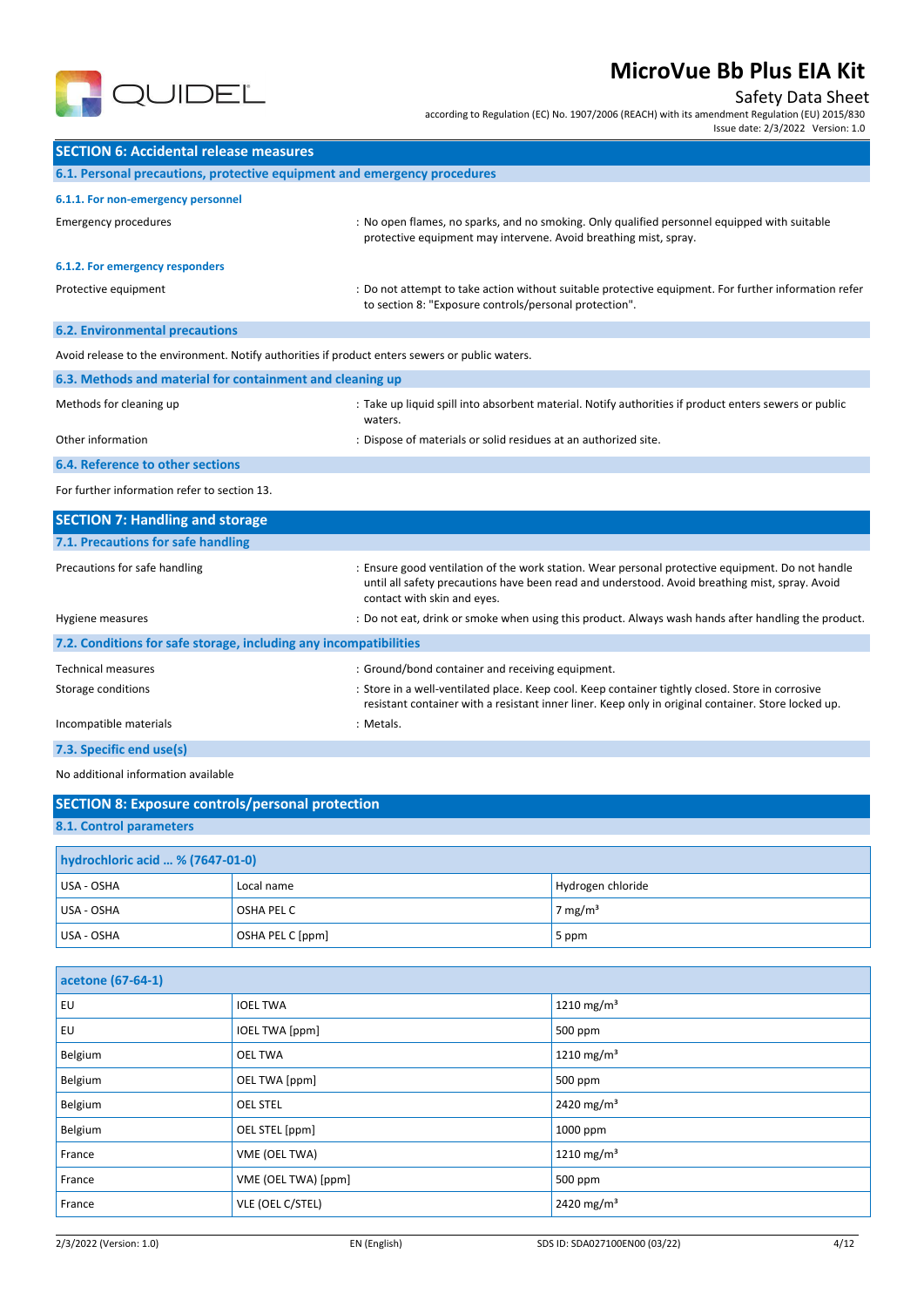

### Safety Data Sheet

according to Regulation (EC) No. 1907/2006 (REACH) with its amendment Regulation (EU) 2015/830 Issue date: 2/3/2022 Version: 1.0

| acetone (67-64-1)  |                            |                        |
|--------------------|----------------------------|------------------------|
| France             | VLE (OEL C/STEL) [ppm]     | 1000 ppm               |
| Netherlands        | TGG-8u (OEL TWA)           | 1210 mg/m <sup>3</sup> |
| <b>Netherlands</b> | TGG-8u (OEL TWA) [ppm]     | 501 ppm                |
| <b>Netherlands</b> | TGG-15min (OEL STEL)       | 2420 mg/m <sup>3</sup> |
| Netherlands        | TGG-15min (OEL STEL) [ppm] | 1002 ppm               |
| United Kingdom     | WEL TWA (OEL TWA) [1]      | 1210 mg/m <sup>3</sup> |
| United Kingdom     | WEL TWA (OEL TWA) [2]      | 500 ppm                |
| United Kingdom     | WEL STEL (OEL STEL)        | 3620 mg/m <sup>3</sup> |
| United Kingdom     | WEL STEL (OEL STEL) [ppm]  | 1500 ppm               |
| USA - ACGIH        | ACGIH OEL TWA [ppm]        | 250 ppm                |
| USA - ACGIH        | ACGIH OEL STEL [ppm]       | 500 ppm                |

| 1-methyl-2-pyrrolidone (872-50-4) |                            |                                                                                                       |
|-----------------------------------|----------------------------|-------------------------------------------------------------------------------------------------------|
| EU                                | <b>IOEL TWA</b>            | 40 mg/m <sup>3</sup>                                                                                  |
| EU                                | <b>IOEL TWA [ppm]</b>      | 10 ppm                                                                                                |
| EU                                | <b>IOEL STEL</b>           | $80 \text{ mg/m}^3$                                                                                   |
| EU                                | IOEL STEL [ppm]            | 20 ppm                                                                                                |
| Belgium                           | <b>OEL TWA</b>             | 40 mg/m $3$                                                                                           |
| Belgium                           | OEL TWA [ppm]              | 10 ppm                                                                                                |
| Belgium                           | <b>OEL STEL</b>            | $80 \text{ mg/m}^3$                                                                                   |
| Belgium                           | OEL STEL [ppm]             | 20 ppm                                                                                                |
| France                            | VME (OEL TWA)              | 40 mg/m <sup>3</sup>                                                                                  |
| France                            | VME (OEL TWA) [ppm]        | 10 ppm                                                                                                |
| France                            | VLE (OEL C/STEL)           | 80 mg/m <sup>3</sup>                                                                                  |
| France                            | VLE (OEL C/STEL) [ppm]     | 20 ppm                                                                                                |
| Netherlands                       | TGG-8u (OEL TWA)           | 40 mg/m <sup>3</sup>                                                                                  |
| Netherlands                       | TGG-8u (OEL TWA) [ppm]     | 9.72 ppm                                                                                              |
| Netherlands                       | TGG-15min (OEL STEL)       | $80 \text{ mg/m}^3$                                                                                   |
| Netherlands                       | TGG-15min (OEL STEL) [ppm] | 19.44 ppm                                                                                             |
| United Kingdom                    | WEL TWA (OEL TWA) [1]      | 40 mg/m $3$                                                                                           |
| United Kingdom                    | WEL TWA (OEL TWA) [2]      | 10 ppm                                                                                                |
| United Kingdom                    | WEL STEL (OEL STEL)        | $80 \text{ mg/m}^3$                                                                                   |
| United Kingdom                    | WEL STEL (OEL STEL) [ppm]  | 20 ppm                                                                                                |
| USA - ACGIH                       | <b>BEI</b>                 | 100 mg/l Parameter: 5-Hydroxy-N-methyl-2-pyrrolidone -<br>Medium: urine - Sampling time: End of shift |

### **8.2. Exposure controls**

**Appropriate engineering controls:**

Ensure good ventilation of the work station.

**Materials for protective clothing:**

Lab coat

**Hand protection:**

Protective gloves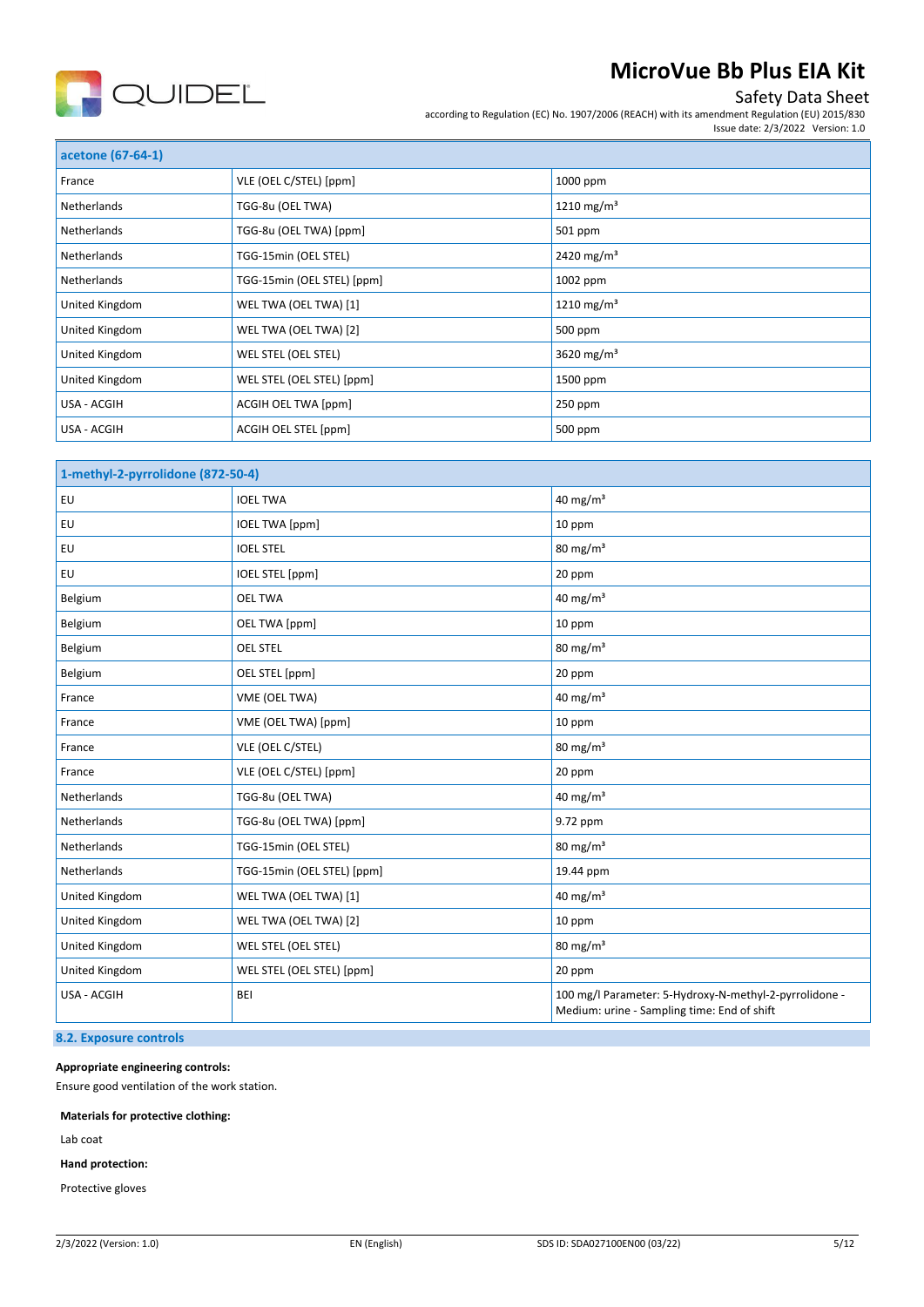

Safety Data Sheet

according to Regulation (EC) No. 1907/2006 (REACH) with its amendment Regulation (EU) 2015/830 Issue date: 2/3/2022 Version: 1.0

#### **Eye protection:**

Safety glasses

**Skin and body protection:**

Wear suitable protective clothing

#### **Respiratory protection:**

[In case of inadequate ventilation] wear respiratory protection.

#### **Personal protective equipment symbol(s):**



#### **Environmental exposure controls:**

Avoid release to the environment.

#### **Other information:**

Do not eat, drink or smoke when using this product.

#### **SECTION 9: Physical and chemical properties**

| 9.1. Information on basic physical and chemical properties |                        |  |
|------------------------------------------------------------|------------------------|--|
| Physical state                                             | : Liguid               |  |
| Colour                                                     | : No data available    |  |
| Odour                                                      | : No data available    |  |
| Odour threshold                                            | : No data available    |  |
| pH                                                         | : Stop Solution, pH <1 |  |
| Relative evaporation rate (butylacetate=1)                 | : No data available    |  |
| Melting point                                              | : Not applicable       |  |
| Freezing point                                             | : No data available    |  |
| Boiling point                                              | : No data available    |  |
| Flash point                                                | : No data available    |  |
| Auto-ignition temperature                                  | : No data available    |  |
| Decomposition temperature                                  | : No data available    |  |
| Flammability (solid, gas)                                  | : Not applicable       |  |
| Vapour pressure                                            | : No data available    |  |
| Relative vapour density at 20 °C                           | : No data available    |  |
| Relative density                                           | : No data available    |  |
| Solubility                                                 | : No data available    |  |
| Partition coefficient n-octanol/water (Log Pow)            | : No data available    |  |
| Viscosity, kinematic                                       | : No data available    |  |
| Viscosity, dynamic                                         | : No data available    |  |
| <b>Explosive properties</b>                                | : No data available    |  |
| Oxidising properties                                       | : No data available    |  |
| <b>Explosive limits</b>                                    | : No data available    |  |
|                                                            |                        |  |

#### **9.2. Other information**

No additional information available

| <b>SECTION 10: Stability and reactivity</b>                  |              |                               |      |
|--------------------------------------------------------------|--------------|-------------------------------|------|
| 10.1. Reactivity                                             |              |                               |      |
| Highly flammable liquid and vapour.                          |              |                               |      |
| 10.2. Chemical stability                                     |              |                               |      |
| Stable under normal conditions.                              |              |                               |      |
| 10.3. Possibility of hazardous reactions                     |              |                               |      |
| No dangerous reactions known under normal conditions of use. |              |                               |      |
| 2/3/2022 (Version: 1.0)                                      | EN (English) | SDS ID: SDA027100EN00 (03/22) | 6/12 |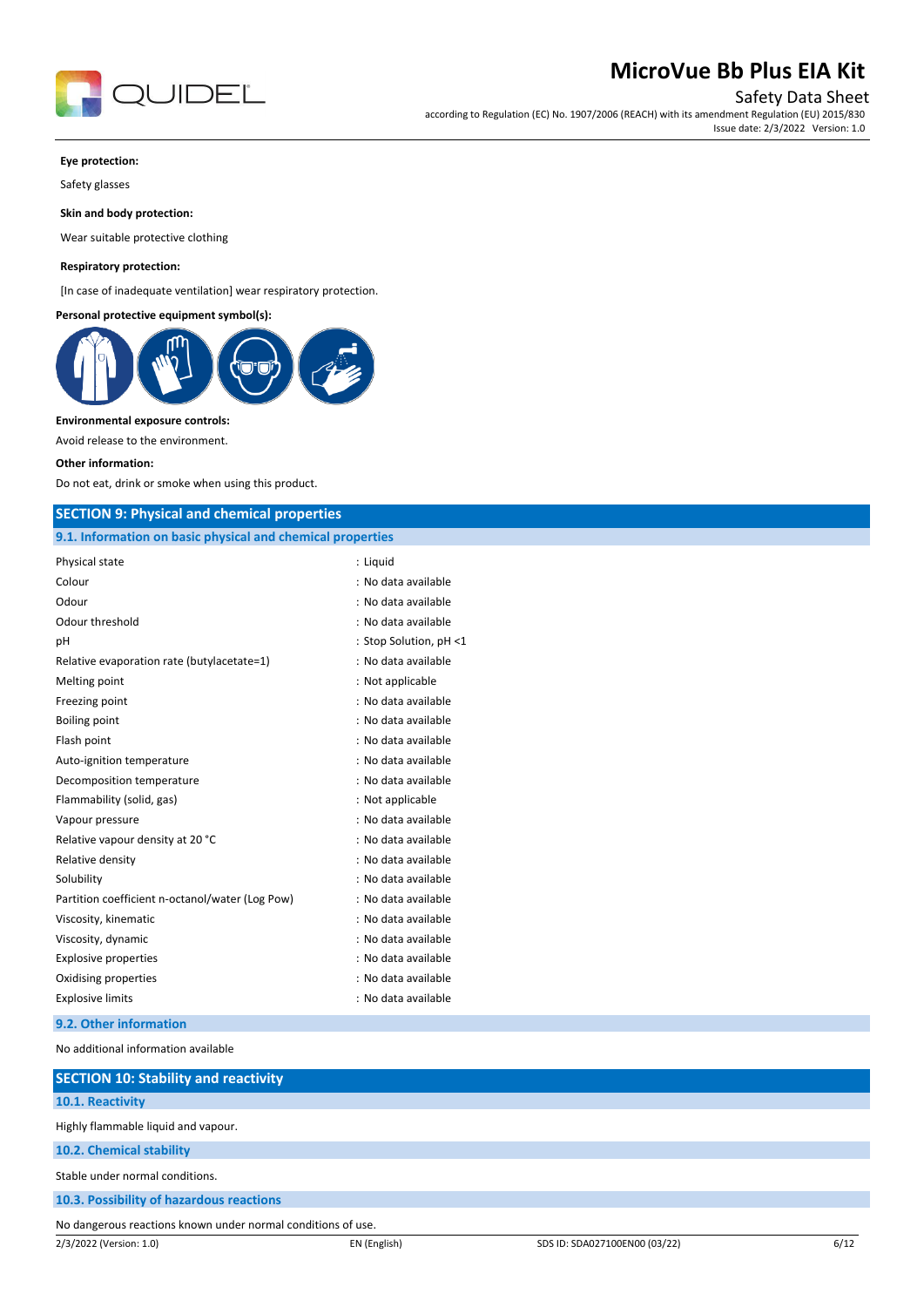

Safety Data Sheet

according to Regulation (EC) No. 1907/2006 (REACH) with its amendment Regulation (EU) 2015/830 Issue date: 2/3/2022 Version: 1.0

## **10.4. Conditions to avoid**

Avoid contact with hot surfaces. Heat. No flames, no sparks. Eliminate all sources of ignition.

#### **10.5. Incompatible materials**

metals.

#### **10.6. Hazardous decomposition products**

Under normal conditions of storage and use, hazardous decomposition products should not be produced.

| <b>SECTION 11: Toxicological information</b>                                                                                                                |                                                |  |
|-------------------------------------------------------------------------------------------------------------------------------------------------------------|------------------------------------------------|--|
| 11.1. Information on toxicological effects                                                                                                                  |                                                |  |
| : Not classified<br>Acute toxicity (oral)<br>Acute toxicity (dermal)<br>: Not classified<br>: Not classified<br>Acute toxicity (inhalation)                 |                                                |  |
| -55965) mixture of: 5-chloro-2-methyl-2H-isothiazol-3-one [EC no. 247-500-7] and 2-methyl-2H -isothiazol-3-one [EC no. 220-239-6] (3:1)   55965-<br>$84-9)$ |                                                |  |
| LD50 oral rat                                                                                                                                               | 53 mg/kg (Rat, Literature study)               |  |
| LD50 dermal                                                                                                                                                 | 200 - 1000 mg/kg bodyweight (Literature study) |  |

| 1-ethylpyrrolidin-2-one (2687-91-4) |                                                                                                                        |
|-------------------------------------|------------------------------------------------------------------------------------------------------------------------|
| LD50 oral rat                       | 3200 mg/kg bodyweight (Equivalent or similar to OECD 401, Rat, Male / female, Experimental<br>value, Oral)             |
| LD50 dermal rat                     | > 2000 mg/kg bodyweight (OECD 402: Acute Dermal Toxicity, 24 h, Rat, Male / female,<br>Experimental value, Dermal)     |
| LC50 Inhalation - Rat               | > 5.1 mg/l (OECD 403: Acute Inhalation Toxicity, 4 h, Rat, Male / female, Experimental value,<br>Inhalation (aerosol)) |

| acetone (67-64-1)     |                                                                                   |
|-----------------------|-----------------------------------------------------------------------------------|
| LD50 oral rat         | 5800 mg/kg (Equivalent or similar to OECD 401, Rat, Female, Experimental value)   |
| LD50 dermal rabbit    | 20000 mg/kg (Equivalent or similar to OECD 402, Rabbit, Male, Experimental value) |
| LC50 Inhalation - Rat | 76 mg/l (Other, 4 h, Rat, Female, Experimental value)                             |

| 1-methyl-2-pyrrolidone (872-50-4) |                                                                                                                                                  |  |
|-----------------------------------|--------------------------------------------------------------------------------------------------------------------------------------------------|--|
| LD50 oral rat                     | 4150 mg/kg bodyweight (Equivalent or similar to OECD 401, Rat, Male / female, Experimental<br>value, Oral, 14 day(s))                            |  |
| LD50 dermal rat                   | >5000 mg/kg bodyweight (Equivalent or similar to OECD 402, 24 h, Rat, Male / female,<br>Experimental value, Dermal, 14 day(s))                   |  |
| LC50 Inhalation - Rat             | > 5.1 mg/l air (OECD 403: Acute Inhalation Toxicity, 4 h, Rat, Male / female, Experimental value,<br>Inhalation (aerosol), $14 \text{ day(s)}$ ) |  |
| Skin corrosion/irritation         | : Causes skin irritation.                                                                                                                        |  |
| Serious eye damage/irritation     | : Causes serious eye irritation.                                                                                                                 |  |
| Respiratory or skin sensitisation | : May cause an allergic skin reaction.                                                                                                           |  |
| Germ cell mutagenicity            | : Not classified                                                                                                                                 |  |
| Carcinogenicity                   | : Not classified                                                                                                                                 |  |

#### **hydrochloric acid … % (7647-01-0)**

| IARC group             | 3 - Not classifiable                        |
|------------------------|---------------------------------------------|
|                        |                                             |
| Reproductive toxicity  | : May damage fertility or the unborn child. |
| STOT-single exposure   | : May cause respiratory irritation.         |
| STOT-repeated exposure | : Not classified                            |
| Aspiration hazard      | : Not classified                            |
|                        |                                             |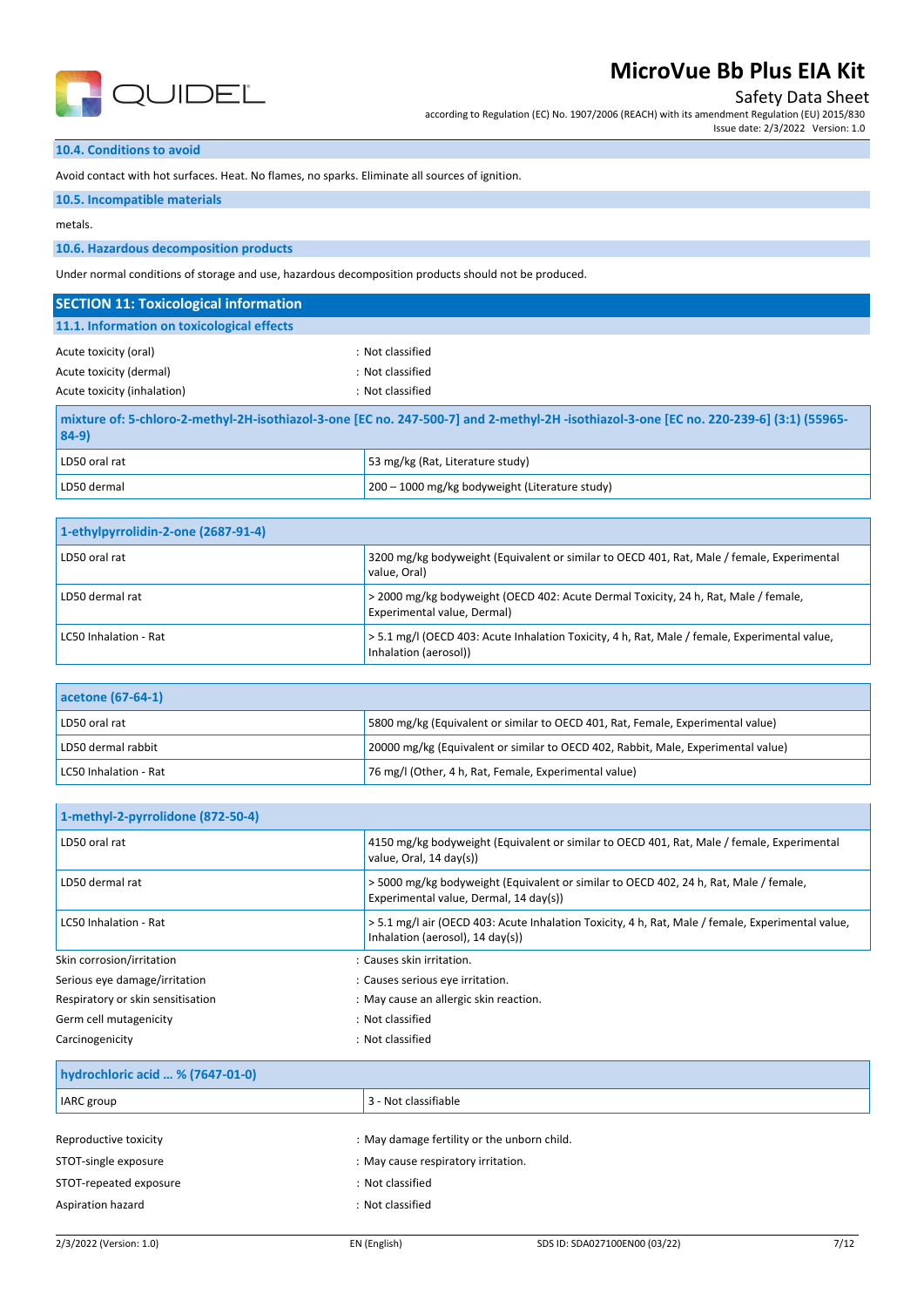

### Safety Data Sheet

according to Regulation (EC) No. 1907/2006 (REACH) with its amendment Regulation (EU) 2015/830 Issue date: 2/3/2022 Version: 1.0

## **SECTION 12: Ecological information**

## **12.1. Toxicity**

| Ecology - general                                                                                                                              | : The product is not considered harmful to aquatic organisms nor to cause long-term adverse effects<br>in the environment. |
|------------------------------------------------------------------------------------------------------------------------------------------------|----------------------------------------------------------------------------------------------------------------------------|
| Hazardous to the aquatic environment, short-term<br>(acute)                                                                                    | : Not classified                                                                                                           |
| Hazardous to the aquatic environment, long-term<br>(chronic)                                                                                   | : Not classified                                                                                                           |
| mixture of: 5-chloro-2-methyl-2H-isothiazol-3-one [EC no. 247-500-7] and 2-methyl-2H -isothiazol-3-one [EC no. 220-239-6] (3:1) (55965-<br>RAQ |                                                                                                                            |

| $ 84-9 $             |                                                          |  |
|----------------------|----------------------------------------------------------|--|
| LC50 - Fish [1]      | 0.28 mg/l (96 h, Lepomis macrochirus, Literature)        |  |
| EC50 - Crustacea [1] | 0.16 mg/l (48 h, Daphnia magna, Literature)              |  |
| EC50 72h - Algae [1] | 0.018 mg/l (Pseudokirchneriella subcapitata, Literature) |  |

| 1-ethylpyrrolidin-2-one (2687-91-4) |                                                                                                                                                        |
|-------------------------------------|--------------------------------------------------------------------------------------------------------------------------------------------------------|
| LC50 - Fish [1]                     | > 465 mg/l (OECD 203: Fish, Acute Toxicity Test, 96 h, Brachydanio rerio, Static system, Fresh<br>water, Experimental value, Nominal concentration)    |
| EC50 - Crustacea [1]                | > 104 mg/l (OECD 202: Daphnia sp. Acute Immobilisation Test, 48 h, Daphnia magna, Static<br>system, Fresh water, Experimental value, Locomotor effect) |
| EC50 72h - Algae [1]                | > 101 mg/l (OECD 201: Alga, Growth Inhibition Test, Desmodesmus subspicatus, Static system,<br>Fresh water, Experimental value, Growth rate)           |

| acetone (67-64-1)     |                                                                                                   |
|-----------------------|---------------------------------------------------------------------------------------------------|
| $ $ LC50 - Fish $[1]$ | [5540 mg/l (EU Method C.1, 96 h, Salmo gairdneri, Static system, Fresh water, Experimental value) |
| EC50 96h - Algae [1]  | > 7000 mg/l (Selenastrum capricornutum, Static system, Fresh water, Experimental value)           |

| 1-methyl-2-pyrrolidone (872-50-4) |                                                                                                                   |
|-----------------------------------|-------------------------------------------------------------------------------------------------------------------|
| LC50 - Fish [1]                   | > 500 mg/l (96 h, Oncorhynchus mykiss, Static system, Fresh water, Experimental value)                            |
| EC50 - Crustacea [1]              | 1107 mg/l (EPA 660/3 - 75/009, 96 h, Palaemonetes vulgaris, Static system, Salt water,<br>Experimental value)     |
| EC50 - Crustacea [2]              | > 1000 mg/l (DIN 38412-11, 24 h, Daphnia magna, Static system, Fresh water, Experimental value)                   |
| EC50 72h - Algae [1]              | 600.5 mg/l (DIN 38412-9, Desmodesmus subspicatus, Static system, Fresh water, Experimental<br>value, Growth rate) |

## **12.2. Persistence and degradability**

| mixture of: 5-chloro-2-methyl-2H-isothiazol-3-one [EC no. 247-500-7] and 2-methyl-2H-isothiazol-3-one [EC no. 220-239-6] (3:1) (55965-<br>$84-9$ |                 |  |
|--------------------------------------------------------------------------------------------------------------------------------------------------|-----------------|--|
| Biochemical oxygen demand (BOD)                                                                                                                  | Not applicable. |  |
| Chemical oxygen demand (COD)                                                                                                                     | Not applicable. |  |
| ThOD                                                                                                                                             | Not applicable. |  |
| BOD (% of ThOD)                                                                                                                                  | Not applicable. |  |

| hydrochloric acid  % (7647-01-0) |                                   |
|----------------------------------|-----------------------------------|
| Persistence and degradability    | Biodegradability: not applicable. |
| .                                |                                   |

| 1-ethylpyrrolidin-2-one (2687-91-4) |                                 |
|-------------------------------------|---------------------------------|
| Persistence and degradability       | Readily biodegradable in water. |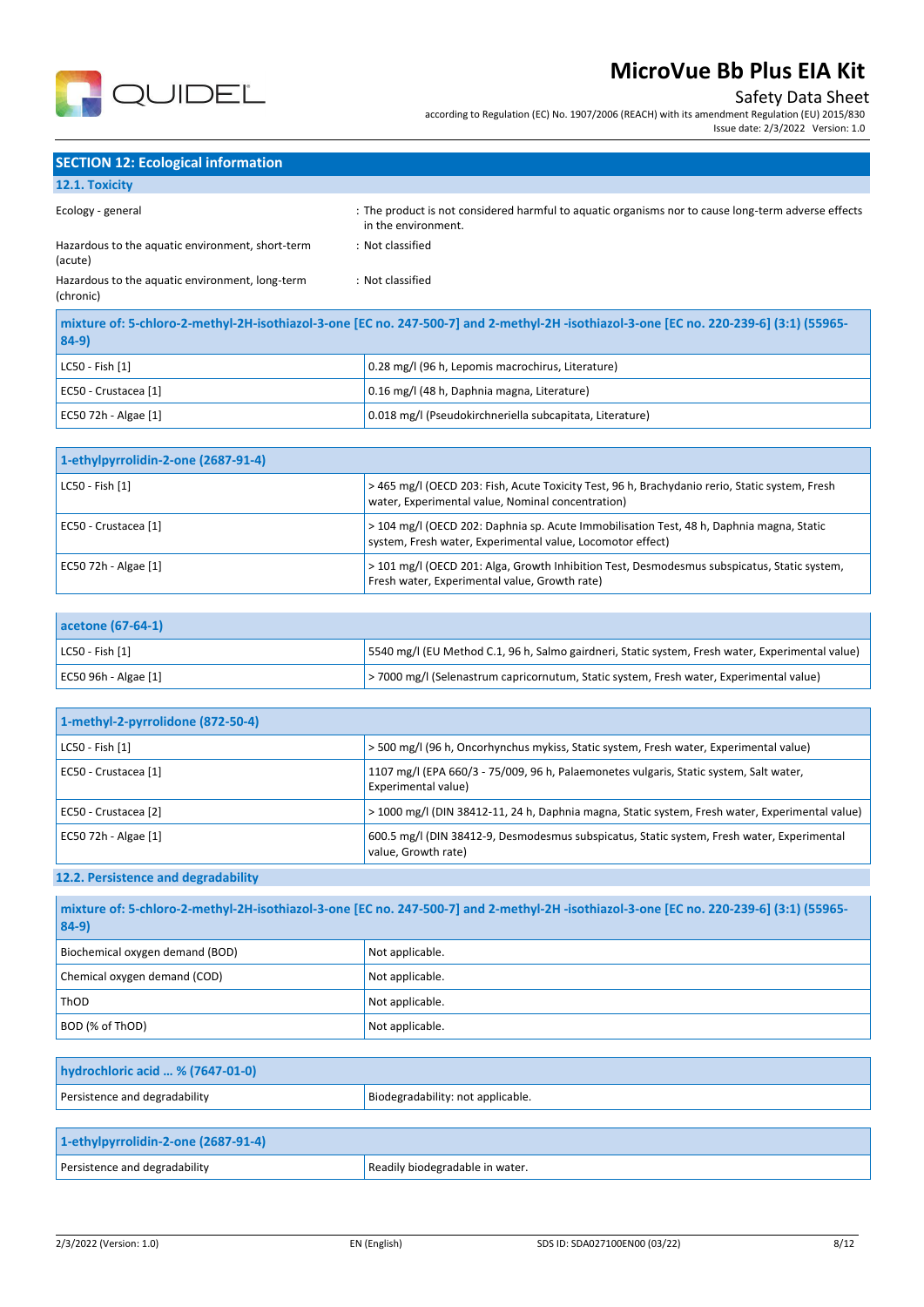

### Safety Data Sheet

according to Regulation (EC) No. 1907/2006 (REACH) with its amendment Regulation (EU) 2015/830

| Issue date: 2/3/2022 Version: 1.0 |  |  |
|-----------------------------------|--|--|

| acetone (67-64-1)               |                                                                                                                     |  |
|---------------------------------|---------------------------------------------------------------------------------------------------------------------|--|
| Persistence and degradability   | Biodegradable in the soil. Biodegradable in the soil under anaerobic conditions. Readily<br>biodegradable in water. |  |
| Biochemical oxygen demand (BOD) | 1.43 g $O2/g$ substance                                                                                             |  |
| Chemical oxygen demand (COD)    | 1.92 g $O_2/g$ substance                                                                                            |  |
| <b>ThOD</b>                     | 2.2 $g O2/g$ substance                                                                                              |  |
| BOD (% of ThOD)                 | 0.872 (20 day(s), Literature study)                                                                                 |  |

| 1-methyl-2-pyrrolidone (872-50-4)                                                           |                          |  |
|---------------------------------------------------------------------------------------------|--------------------------|--|
| Persistence and degradability<br>Biodegradable in the soil. Readily biodegradable in water. |                          |  |
| Biochemical oxygen demand (BOD)                                                             | 1.07 g $O_2/g$ substance |  |
| Chemical oxygen demand (COD)                                                                | 1.56 g $O_2/g$ substance |  |
| ThOD                                                                                        | 1.9 g $O_2/g$ substance  |  |
| BOD (% of ThOD)                                                                             | 0.56                     |  |
| 12.3. Bioaccumulative potential                                                             |                          |  |

**mixture of: 5-chloro-2-methyl-2H-isothiazol-3-one [EC no. 247-500-7] and 2-methyl-2H -isothiazol-3-one [EC no. 220-239-6] (3:1) (55965- 84-9)** Bioaccumulative potential Notestablished.

| hydrochloric acid  % (7647-01-0) |                                                |
|----------------------------------|------------------------------------------------|
| Bioaccumulative potential        | Does not contain bioaccumulative component(s). |

| 1-ethylpyrrolidin-2-one (2687-91-4)             |                                                                        |  |
|-------------------------------------------------|------------------------------------------------------------------------|--|
| Partition coefficient n-octanol/water (Log Pow) | -0.2 (Experimental value, EU Method A.8: Partition Coefficient, 23 °C) |  |
| Bioaccumulative potential                       | Not bioaccumulative.                                                   |  |

| acetone (67-64-1)                               |                              |
|-------------------------------------------------|------------------------------|
| $ BCF - Fish [1]$                               | $0.69$ (Pisces)              |
| BCF - Other aquatic organisms [1]               | 3 (BCFWIN, Calculated value) |
| Partition coefficient n-octanol/water (Log Pow) | $-0.24$ (Test data)          |
| Bioaccumulative potential                       | Not bioaccumulative.         |

| 1-methyl-2-pyrrolidone (872-50-4) |                      |
|-----------------------------------|----------------------|
| BCF - Other aquatic organisms [1] | 3 (Calculated value) |
| Bioaccumulative potential         | Not bioaccumulative. |
| 12.4. Mobility in soil            |                      |

| $84-9)$                          | mixture of: 5-chloro-2-methyl-2H-isothiazol-3-one [EC no. 247-500-7] and 2-methyl-2H-isothiazol-3-one [EC no. 220-239-6] (3:1) (55965- |  |  |
|----------------------------------|----------------------------------------------------------------------------------------------------------------------------------------|--|--|
| Ecology - soil                   | No (test) data on mobility of the components available.                                                                                |  |  |
|                                  |                                                                                                                                        |  |  |
| hydrochloric acid  % (7647-01-0) |                                                                                                                                        |  |  |

|  | Ecology - soil | No (test) data on mobility of the components available. May be harmful to plant growth, blooming |  |
|--|----------------|--------------------------------------------------------------------------------------------------|--|
|  |                | and fruit formation.                                                                             |  |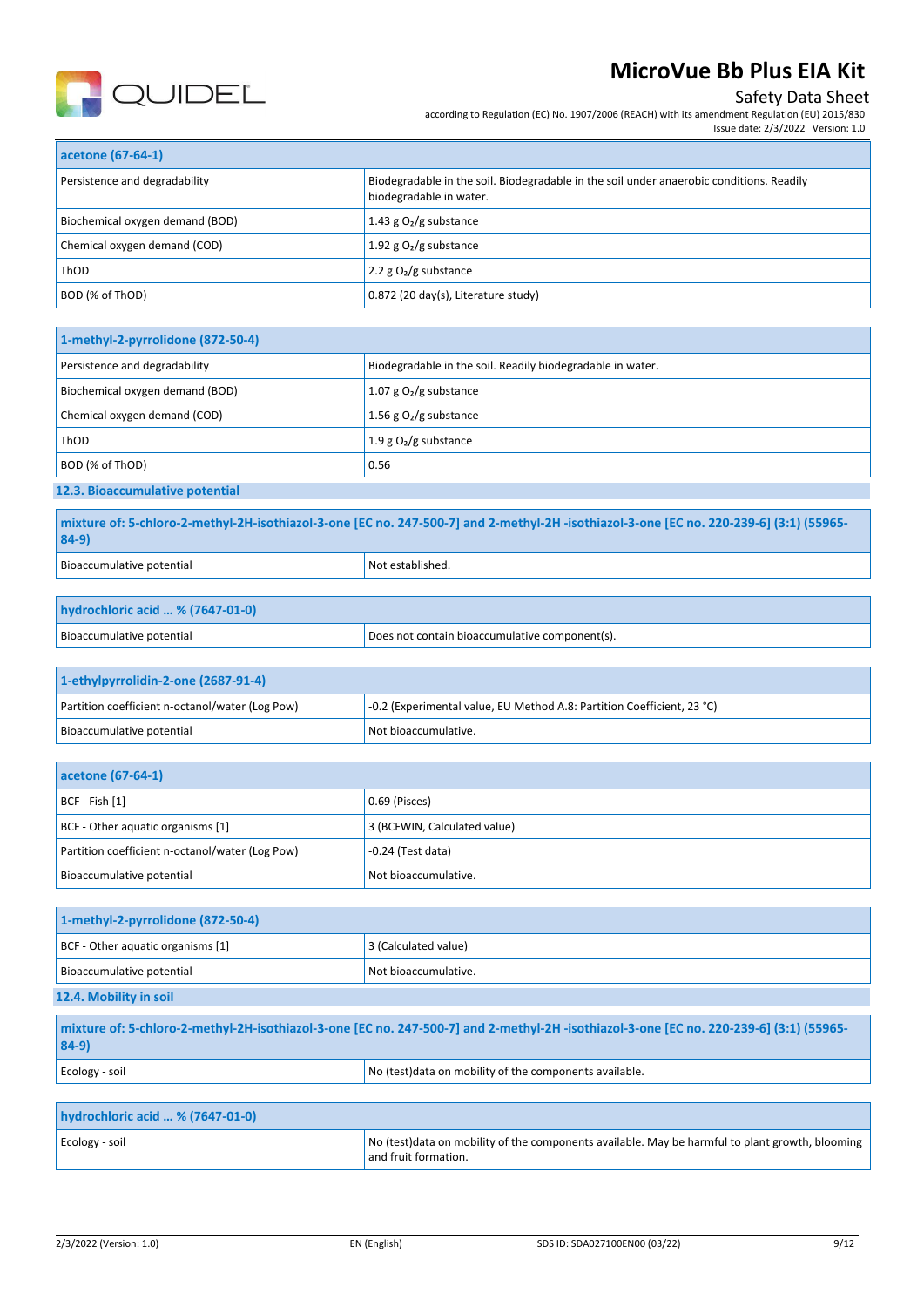

### Safety Data Sheet

according to Regulation (EC) No. 1907/2006 (REACH) with its amendment Regulation (EU) 2015/830

| 1-ethylpyrrolidin-2-one (2687-91-4)                           |                                                                          |  |
|---------------------------------------------------------------|--------------------------------------------------------------------------|--|
| Surface tension                                               | 0.069 N/m (20 °C, 1 g/l, OECD 115: Surface Tension of Aqueous Solutions) |  |
| Organic Carbon Normalized Adsorption Coefficient (Log<br>Koc) | 1.6 (log Koc, PCKOCWIN v1.66, Calculated value)                          |  |
| Ecology - soil                                                | Low potential for adsorption in soil. Highly mobile in soil.             |  |

| acetone (67-64-1) |                                                        |
|-------------------|--------------------------------------------------------|
| Surface tension   | 0.0237 N/m                                             |
| Ecology - soil    | No (test) data on mobility of the substance available. |

| 1-methyl-2-pyrrolidone (872-50-4)                             |                                  |  |
|---------------------------------------------------------------|----------------------------------|--|
| Surface tension                                               | 0.407 N/m                        |  |
| Organic Carbon Normalized Adsorption Coefficient (Log<br>Koc) | 1.32 (log Koc, Calculated value) |  |
| Ecology - soil                                                | Highly mobile in soil.           |  |
|                                                               |                                  |  |

## **12.5. Results of PBT and vPvB assessment**

| <b>Component</b>                    |                                                                                                                                                                                 |
|-------------------------------------|---------------------------------------------------------------------------------------------------------------------------------------------------------------------------------|
| 1-methyl-2-pyrrolidone (872-50-4)   | This substance/mixture does not meet the PBT criteria of REACH regulation, annex XIII<br>This substance/mixture does not meet the vPvB criteria of REACH regulation, annex XIII |
| acetone (67-64-1)                   | This substance/mixture does not meet the PBT criteria of REACH regulation, annex XIII<br>This substance/mixture does not meet the vPvB criteria of REACH regulation, annex XIII |
| 1-ethylpyrrolidin-2-one (2687-91-4) | This substance/mixture does not meet the PBT criteria of REACH regulation, annex XIII<br>This substance/mixture does not meet the vPvB criteria of REACH regulation, annex XIII |
| hydrochloric acid  % (7647-01-0)    | This substance/mixture does not meet the PBT criteria of REACH regulation, annex XIII<br>This substance/mixture does not meet the vPvB criteria of REACH regulation, annex XIII |
|                                     |                                                                                                                                                                                 |

### **12.6. Other adverse effects**

#### No additional information available

| <b>SECTION 13: Disposal considerations</b> |                                                                                               |
|--------------------------------------------|-----------------------------------------------------------------------------------------------|
| 13.1. Waste treatment methods              |                                                                                               |
| Regional legislation (waste)               | : Disposal must be done according to official regulations.                                    |
| Waste treatment methods                    | : Dispose of contents/container in accordance with licensed collector's sorting instructions. |
| Sewage disposal recommendations            | : Disposal must be done according to official regulations.                                    |
| Additional information                     | : Flammable vapours may accumulate in the container.                                          |
| Ecology - waste materials                  | : Avoid release to the environment.                                                           |

### **SECTION 14: Transport information**

| 14.1. UN number               |                 |  |
|-------------------------------|-----------------|--|
| UN-No. (ADR)                  | : Not regulated |  |
| UN-No. (IMDG)                 | : Not regulated |  |
| UN-No. (IATA)                 | : Not regulated |  |
| UN-No. (ADN)                  | : Not regulated |  |
| 14.2. UN proper shipping name |                 |  |
| Proper Shipping Name (ADR)    | : Not regulated |  |
| Proper Shipping Name (IMDG)   | : Not regulated |  |
| Proper Shipping Name (IATA)   | : Not regulated |  |
| Proper Shipping Name (ADN)    | : Not regulated |  |
|                               |                 |  |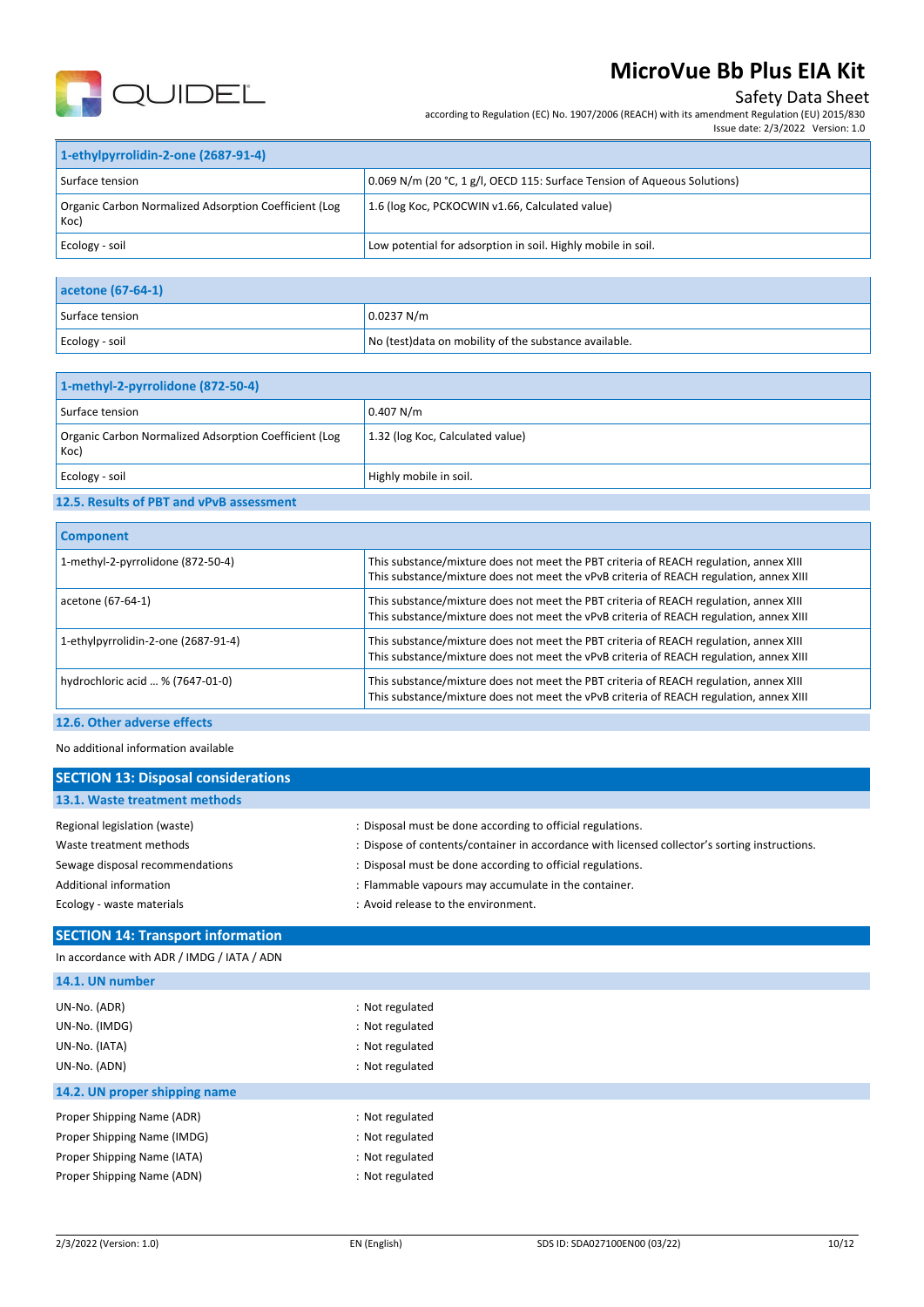

### Safety Data Sheet

according to Regulation (EC) No. 1907/2006 (REACH) with its amendment Regulation (EU) 2015/830

Issue date: 2/3/2022 Version: 1.0

### **14.3. Transport hazard class(es)**

| <b>ADR</b>                         |                                          |
|------------------------------------|------------------------------------------|
| Transport hazard class(es) (ADR)   | : Not regulated                          |
| <b>IMDG</b>                        |                                          |
| Transport hazard class(es) (IMDG)  | : Not regulated                          |
| <b>IATA</b>                        |                                          |
| Transport hazard class(es) (IATA)  | : Not regulated                          |
| <b>ADN</b>                         |                                          |
| Transport hazard class(es) (ADN)   | : Not regulated                          |
| 14.4. Packing group                |                                          |
| Packing group (ADR)                | : Not regulated                          |
| Packing group (IMDG)               | : Not regulated                          |
| Packing group (IATA)               | : Not regulated                          |
| Packing group (ADN)                | : Not regulated                          |
| <b>14.5. Environmental hazards</b> |                                          |
| Dangerous for the environment      | : No                                     |
| Marine pollutant                   | : No                                     |
| Other information                  | : No supplementary information available |
| 14.6. Special precautions for user |                                          |
| <b>Overland transport</b>          | : Not regulated                          |
| Transport by sea                   | : Not regulated                          |
| Air transport                      | : Not regulated                          |
| Inland waterway transport          | : Not regulated                          |

#### **14.7. Transport in bulk according to Annex II of Marpol and the IBC Code**

Not applicable

#### **SECTION 15: Regulatory information**

**15.1. Safety, health and environmental regulations/legislation specific for the substance or mixture**

#### **15.1.1. EU-Regulations**

Contains no REACH substances with Annex XVII restrictions

Contains a substance on the REACH candidate list in concentration ≥ 0.1% or with a lower specific limit: 1-Methyl-2-pyrrolidone (EC 212-828-1, CAS 872-50-4) Contains no REACH Annex XIV substances

#### **15.1.2. National regulations**

#### **Germany**

| Regulatory reference                                 | : WGK 2, Significantly hazardous to water (Classification according to AwSV, Annex 1) |                                                                                               |       |  |
|------------------------------------------------------|---------------------------------------------------------------------------------------|-----------------------------------------------------------------------------------------------|-------|--|
| <b>Employment restrictions</b>                       | : Observe restrictions according Act on the Protection of Working Mothers (MuSchG)    |                                                                                               |       |  |
|                                                      |                                                                                       | Observe restrictions according Act on the Protection of Young People in Employment (JArbSchG) |       |  |
| Hazardous Incident Ordinance (12. BImSchV)           |                                                                                       | : Is not subject of the 12. BlmSchV (Hazardous Incident Ordinance)                            |       |  |
| <b>Netherlands</b>                                   |                                                                                       |                                                                                               |       |  |
| SZW-lijst van kankerverwekkende stoffen              |                                                                                       | : None of the components are listed                                                           |       |  |
| SZW-lijst van mutagene stoffen                       |                                                                                       | : None of the components are listed                                                           |       |  |
| SZW-lijst van reprotoxische stoffen – Borstvoeding   |                                                                                       | : None of the components are listed                                                           |       |  |
| SZW-lijst van reprotoxische stoffen – Vruchtbaarheid |                                                                                       | : None of the components are listed                                                           |       |  |
| SZW-lijst van reprotoxische stoffen - Ontwikkeling   | : 1-ethylpyrrolidin-2-one,1-methyl-2-pyrrolidone are listed                           |                                                                                               |       |  |
| <b>Denmark</b>                                       |                                                                                       |                                                                                               |       |  |
| Danish National Regulations                          | : Young people below the age of 18 years are not allowed to use the product           |                                                                                               |       |  |
|                                                      | product                                                                               | Pregnant/breastfeeding women working with the product must not be in direct contact with the  |       |  |
| <b>Switzerland</b>                                   |                                                                                       |                                                                                               |       |  |
| Chemicals Ordinance (SR 813.11)                      | : Group 1                                                                             |                                                                                               |       |  |
| 2/3/2022 (Version: 1.0)                              | EN (English)                                                                          | SDS ID: SDA027100EN00 (03/22)                                                                 | 11/12 |  |